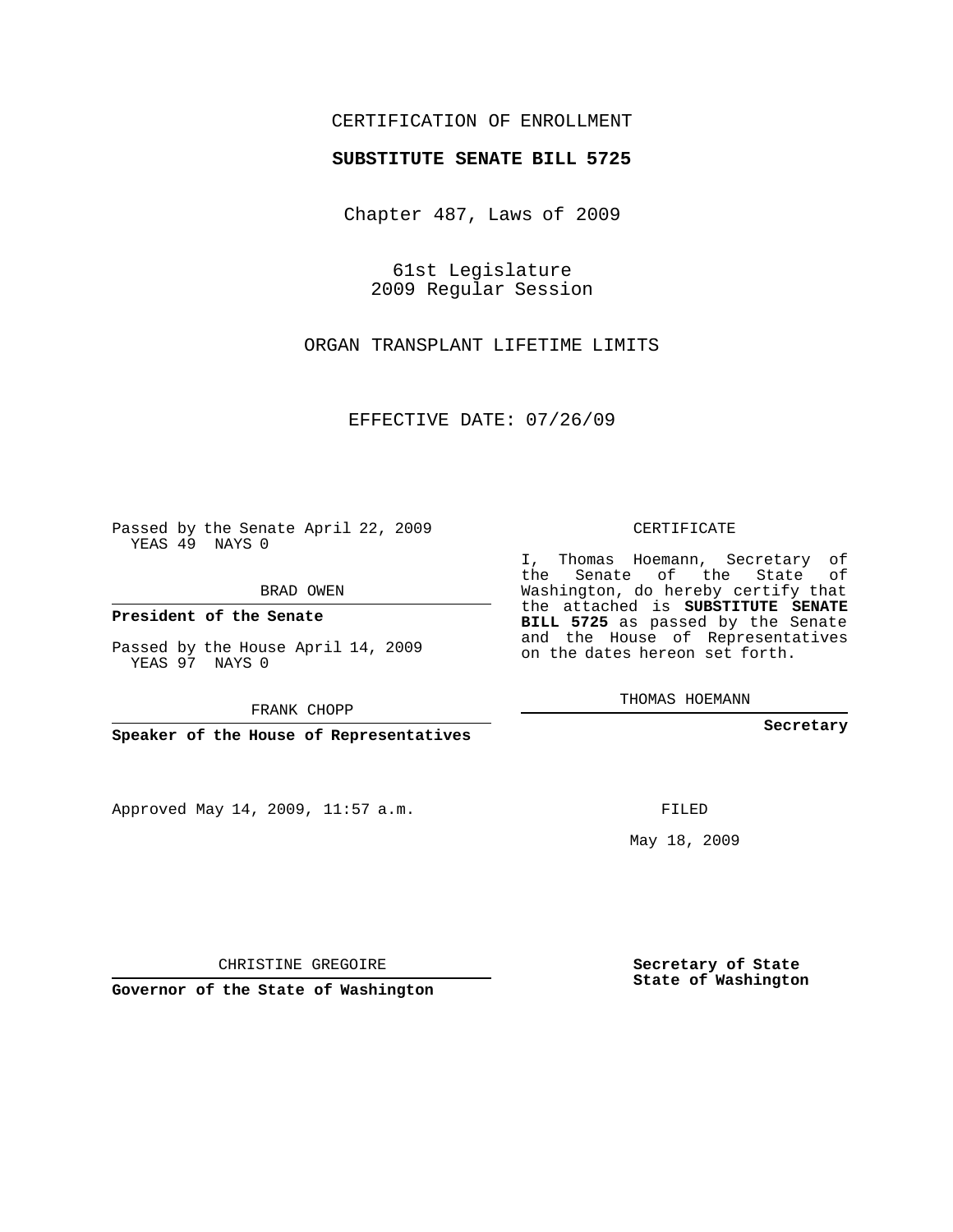## **SUBSTITUTE SENATE BILL 5725** \_\_\_\_\_\_\_\_\_\_\_\_\_\_\_\_\_\_\_\_\_\_\_\_\_\_\_\_\_\_\_\_\_\_\_\_\_\_\_\_\_\_\_\_\_

\_\_\_\_\_\_\_\_\_\_\_\_\_\_\_\_\_\_\_\_\_\_\_\_\_\_\_\_\_\_\_\_\_\_\_\_\_\_\_\_\_\_\_\_\_

AS AMENDED BY THE HOUSE

Passed Legislature - 2009 Regular Session

**State of Washington 61st Legislature 2009 Regular Session**

**By** Senate Health & Long-Term Care (originally sponsored by Senator Keiser)

READ FIRST TIME 02/20/09.

 AN ACT Relating to organ transplant lifetime limits; and adding a new section to chapter 48.43 RCW.

BE IT ENACTED BY THE LEGISLATURE OF THE STATE OF WASHINGTON:

 NEW SECTION. **Sec. 1.** A new section is added to chapter 48.43 RCW to read as follows:

 (1) A health benefit plan that is issued or renewed on or after January 1, 2010, and that provides coverage for organ and tissue transplants, may not permit a separate lifetime limit on transplants of any less than three hundred fifty thousand dollars. The lifetime limit on transplants shall apply from one day prior to the date of the transplant or the date of hospital admission, for a patient who receives a transplant during the course of a longer hospital stay, through one hundred days after the transplant. Donor-related services may apply to the lifetime limit on transplants any time. The major medical lifetime limit shall apply to health care services provided before and after this time period. Benefits provided are subject to all other terms and conditions of the health benefit plan, including but not limited to any applicable coinsurances, deductibles, and copayments.